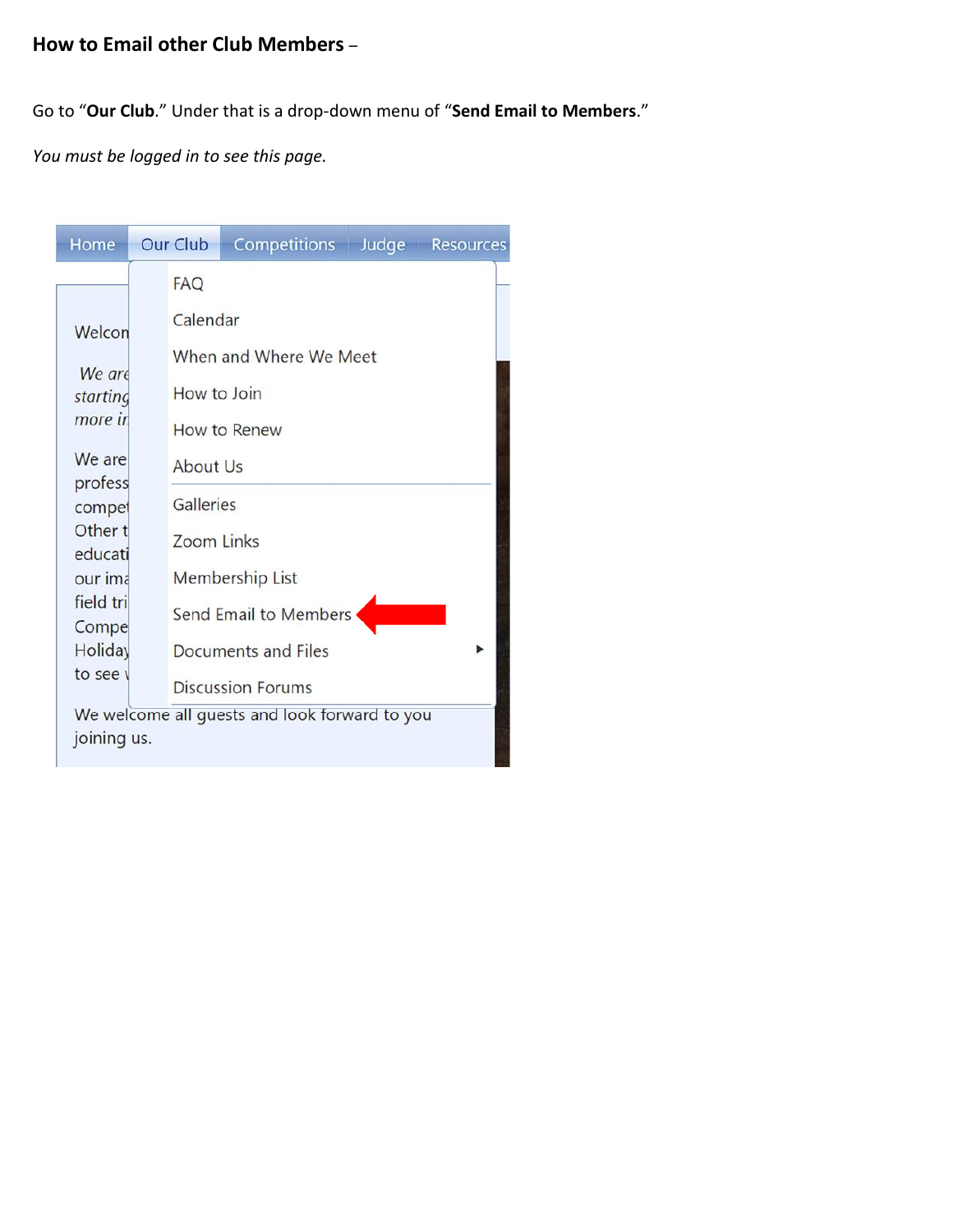Below is the page you will see.

The first step is to search for who you want to send the message to.

Ignore everything else for now, and click on "**Select from Member List."** 

*(Note that you will not see as many options as are listed here. This is what an administrator will see.)*

### **Send Email Message**

| <b>Select Recipients</b><br>Current list of specific recipients:<br>(None)<br>Select from Member List<br>Also send to all people in any of these checked Groups below.<br>$\Box$ Display the names of all group recipients, otherwise the names for large groups will only show the group names.                                                                                                                                                                                                                                                                                                                                                       | Messages are sent to recipients as blind copies, so email<br>addresses will not be visible and recipients cannot use<br>"Reply All". |
|--------------------------------------------------------------------------------------------------------------------------------------------------------------------------------------------------------------------------------------------------------------------------------------------------------------------------------------------------------------------------------------------------------------------------------------------------------------------------------------------------------------------------------------------------------------------------------------------------------------------------------------------------------|--------------------------------------------------------------------------------------------------------------------------------------|
| <b>DAII</b> Members<br>$\Box$ Competing Members<br>$\Box$ Competition Judges<br>$\Box$ Discussion Forum Moderators $\Box$ Download Manager<br>$\Box$ Guests/Non-members<br>$\square$ Mentor Judge<br>$\Box$ News and Events Managers $\Box$ Treasurer<br>$\Box$ Membership Managers<br>$\Box$ Web Content Managers $\Box$ Website Administrators<br>$\Box$ View PayPal<br>Note that users can set an option in their personal profile to opt-out of messages to the Guests and Members groups.<br>□ Override Opt-out preferences set by any member if sending to the "All Members" or "Competing Members" groups. Use this option only when necessary. | $\Box$ Competition Managers<br>$\Box$ Management Committee                                                                           |
| <b>Message Subject:</b>                                                                                                                                                                                                                                                                                                                                                                                                                                                                                                                                                                                                                                |                                                                                                                                      |
| <b>Attachments:</b><br>You must select recipients before specifying any attachments or your attachments will be<br>removed. Files uploads are started immediately after they are selected. Each attachment cannot<br>exceed 4MB. Your entire message cannot exceed 8MB.<br>Add File                                                                                                                                                                                                                                                                                                                                                                    |                                                                                                                                      |
| Message:<br>Hyperlink Help is available to assist you in adding links to web pages or documents.                                                                                                                                                                                                                                                                                                                                                                                                                                                                                                                                                       |                                                                                                                                      |
| Home                                                                                                                                                                                                                                                                                                                                                                                                                                                                                                                                                                                                                                                   |                                                                                                                                      |

| Home              |                    |              |            |                 |  |           |  |                                                                                                                                                                                                                                 |
|-------------------|--------------------|--------------|------------|-----------------|--|-----------|--|---------------------------------------------------------------------------------------------------------------------------------------------------------------------------------------------------------------------------------|
| A                 | $\frac{1}{26}$ Cut | B            |            |                 |  |           |  | $\underline{\mathsf{u}}$ $\mathsf{A}$ $\mathsf{v}$ $\vdots$ $\vdots$ $\vdots$ $\vdots$ $\overline{\mathsf{u}}$ $\overline{\mathsf{u}}$ $\overline{\mathsf{u}}$ $\mathsf{u}$ $\mathsf{v}$ Spell Checker<br>e Link Manager 2 Help |
| $\Rightarrow$     | $\n  Copy\n$       | $\mathbf{v}$ |            | $\circ$ $\cdot$ |  |           |  |                                                                                                                                                                                                                                 |
| $\bigoplus$ Print | $P$ aste           | 14px         |            |                 |  |           |  | <b>EL</b> Insert Table<br>$\mathbf{L}$ Insert Image                                                                                                                                                                             |
| Actions           | Clipboard          |              | Formatting |                 |  | Paragraph |  | Other                                                                                                                                                                                                                           |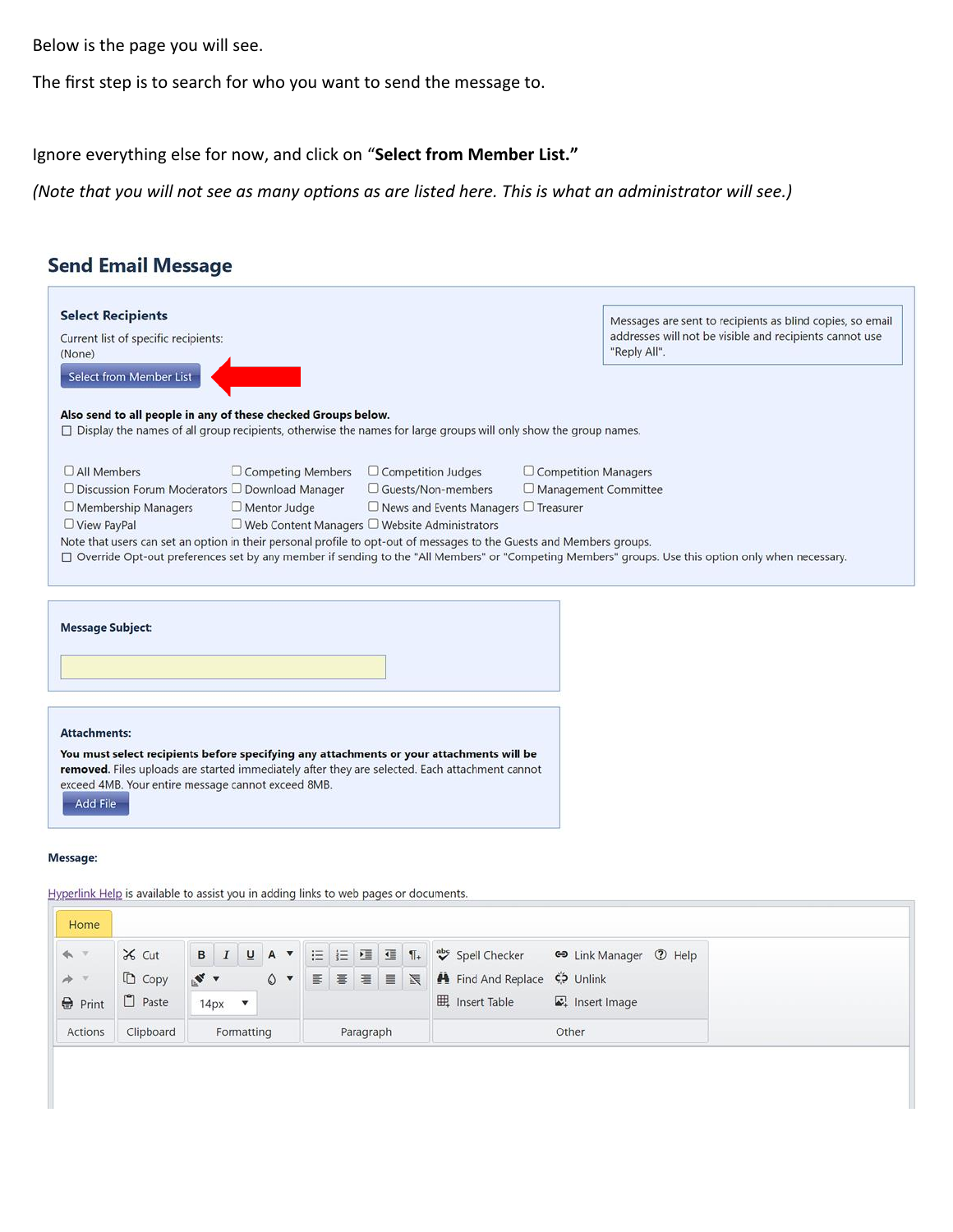The following screen comes up . This allows you to search for a member in 3 different ways. Choose only **one** -

- *1. Search for what their last name or first name starts with*
- *2. Search by what letter their last name starts with*
- *3. Find the page that lists their name*

### **Send Email Message**

|    | Last Name starts with<br>$\triangleright$ Select fr<br>First Name starts with<br>$\square$ Select fr<br><b>Email Address</b><br>$\square$ Select E<br>User Id<br><b>Find Users</b> | Select Users Requesting Membership<br>Click on a letter to select entries starting with that letter.<br>ABCDEFGHIJKLMNOPQRSIUVWXYZ# | 自<br>5/19/2022<br><b>Show All Active Users</b> |
|----|------------------------------------------------------------------------------------------------------------------------------------------------------------------------------------|-------------------------------------------------------------------------------------------------------------------------------------|------------------------------------------------|
| □  | Last Name                                                                                                                                                                          | <b>First Name</b>                                                                                                                   |                                                |
| 0  | Alton                                                                                                                                                                              | Benjamin                                                                                                                            |                                                |
| O  | Bartell                                                                                                                                                                            | Greg                                                                                                                                |                                                |
| u  | <b>Bibus</b>                                                                                                                                                                       | David                                                                                                                               |                                                |
| u  | Birnbaum                                                                                                                                                                           | <b>Bob</b>                                                                                                                          |                                                |
| u  | Bishop                                                                                                                                                                             | Kim                                                                                                                                 |                                                |
| O  | Brown                                                                                                                                                                              | Steve                                                                                                                               |                                                |
| u  | Burl                                                                                                                                                                               | Gavin                                                                                                                               |                                                |
| u  | Cain                                                                                                                                                                               | Pamela                                                                                                                              |                                                |
| u  | Civic                                                                                                                                                                              | Diane                                                                                                                               |                                                |
| u  | Covey                                                                                                                                                                              | Peter                                                                                                                               |                                                |
| U  | Crook                                                                                                                                                                              | Larry                                                                                                                               |                                                |
| u  | Cunningham                                                                                                                                                                         | Rodney                                                                                                                              |                                                |
| u  | Davis                                                                                                                                                                              | Charles                                                                                                                             |                                                |
| □  | Dawson                                                                                                                                                                             | Davin                                                                                                                               |                                                |
| o  | Diggins                                                                                                                                                                            | Sheri                                                                                                                               |                                                |
| O  | Dodd                                                                                                                                                                               | Charles                                                                                                                             |                                                |
| 0  | Dorsch                                                                                                                                                                             | Tom                                                                                                                                 |                                                |
| u  | Dunbar                                                                                                                                                                             | Jerry                                                                                                                               |                                                |
| u  | Dyczewski                                                                                                                                                                          | Mara                                                                                                                                |                                                |
| O. | Falconer                                                                                                                                                                           | Linda                                                                                                                               |                                                |

**1.** *Search by "Last Name starts with" or "First Name starts with."* 

**OR**

**2.** *Search by what letter their last name starts with by clicking on the letter.*

**OR**

**3.** *Find the page that lists their name. In this example you can see that there are 4 pages of members. If a member's last name starts with "W" they will likely be on the last page.*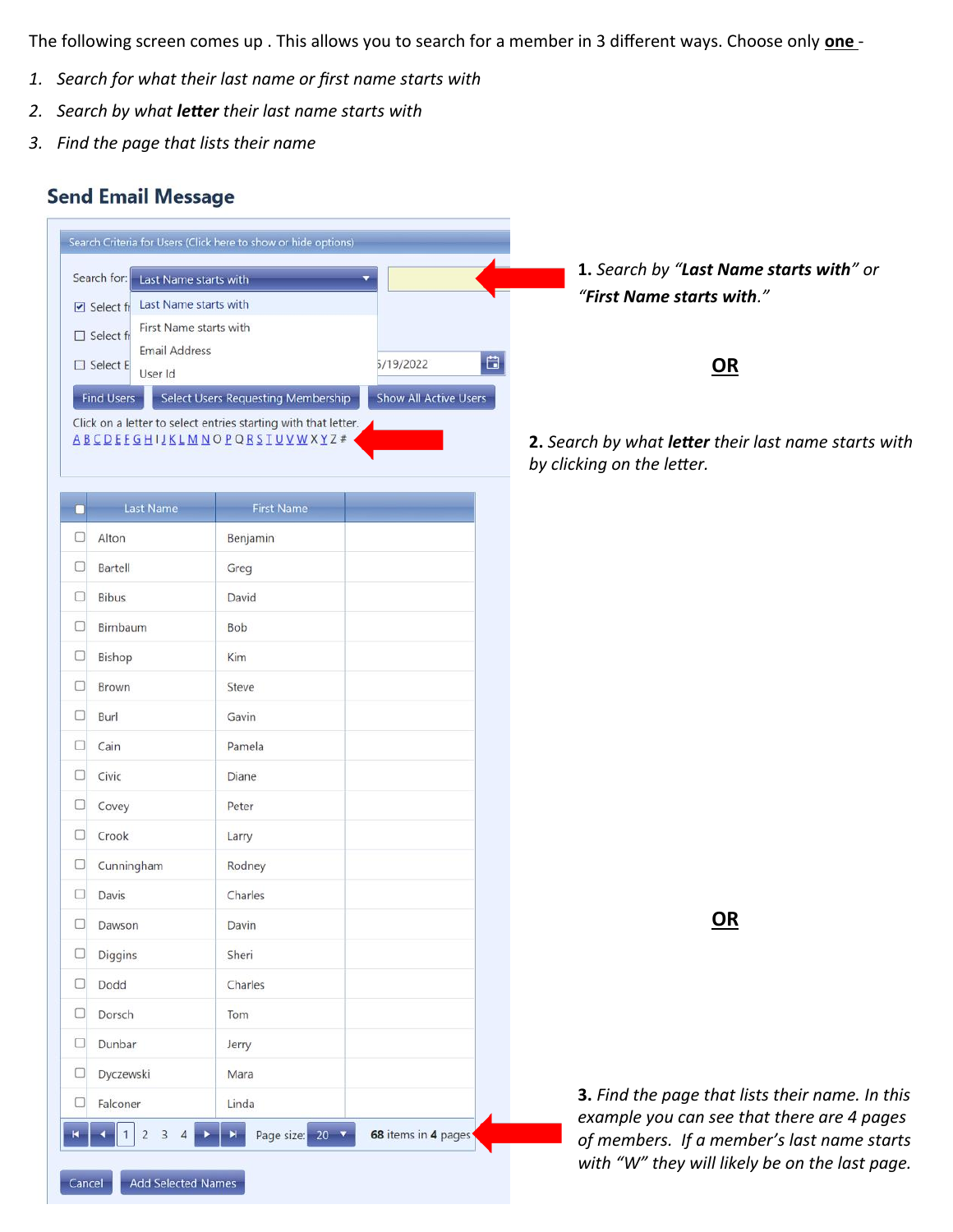This is the screen that comes up if you click on a letter. In this case, the letter searched was "D."

#### Search Criteria for Users (Click here to show or hide options) Search for: Last Name starts with ☑ Select from Active Members □ Select from Guests/Non-Members 白  $\Box$  Select Expired Memberships that expired on or after: 5/19/2022 **Find Users** Select Users Requesting Membership **Show All Active Users** Click on a letter to select entries starting with that letter.  $\begin{array}{c} \Delta \; \underline{\mathsf{B}} \; \underline{\mathsf{C}} \; \underline{\mathsf{D}} \; \underline{\mathsf{E}} \; \underline{\mathsf{F}} \; \underline{\mathsf{G}} \; \underline{\mathsf{H}} \; \mathsf{I} \; \underline{\mathsf{J}} \; \underline{\mathsf{K}} \; \underline{\mathsf{L}} \; \underline{\mathsf{M}} \; \underline{\mathsf{N}} \; \underline{\mathsf{O}} \; \underline{\mathsf{P}} \; \underline{\mathsf{Q}} \; \underline{\mathsf{R}} \; \underline{\mathsf{S}} \; \underline{\mathsf{T}} \; \underline{\mathsf{U}} \; \underline{\mathsf{V}} \; \underline$ Last Name **First Name**  $\Box$  $\Box$ **Davis** Charles  $\Box$ Dawson **Davin** Put a check mark in  $\blacksquare$ Sheri **Diggins** the box to the left of the member you want to  $\Box$ Dodd Charles  $\Box$ Dorsch Tom  $\Box$ Dunbar Jerry  $\Box$ Dyczewski Mara Add Selected Names Cancel

## **Send Email Message**

contact.

Click on "**Add Selected Names.**"

You are able to send messages to more than one member.

"*Reply All*" is turned off.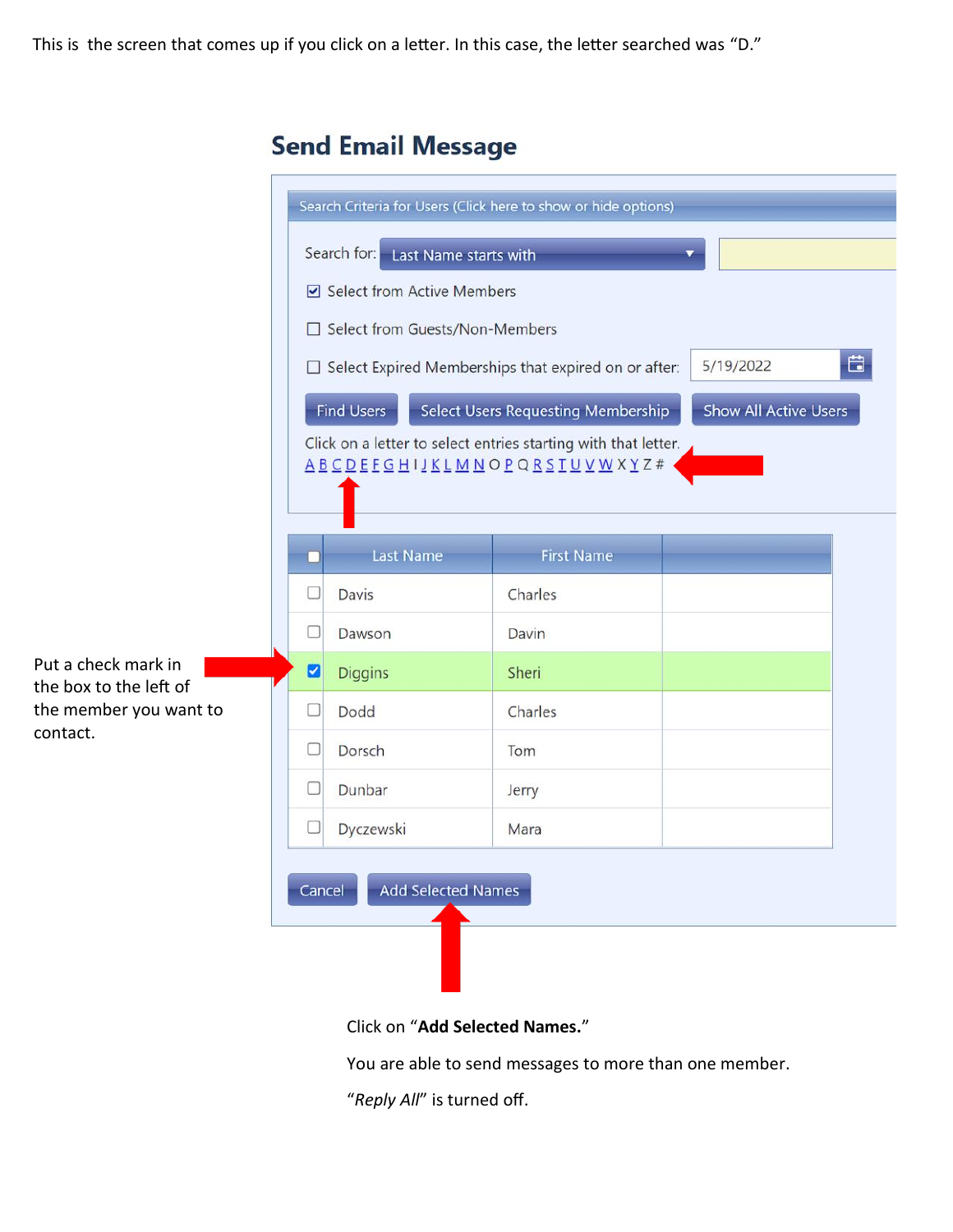# **Send Email Message**

| <b>Select Recipients</b>                                                                                                                                                                                                                                            |                                                           |                             | Messages are sent                  |
|---------------------------------------------------------------------------------------------------------------------------------------------------------------------------------------------------------------------------------------------------------------------|-----------------------------------------------------------|-----------------------------|------------------------------------|
| Current list of specific recipients:<br><b>Sheri Diggins</b>                                                                                                                                                                                                        | This step is done. See that one                           |                             | addresses will not<br>"Reply All". |
| Select from Member List                                                                                                                                                                                                                                             | recipient is listed.                                      |                             |                                    |
|                                                                                                                                                                                                                                                                     |                                                           |                             |                                    |
| Also send to all people in any of these checked Groups below.<br>$\Box$ Display the names of all group recipients, otherwise the names for large groups will only show the group names.                                                                             |                                                           |                             |                                    |
| <b>OAII</b> Members<br>$\Box$ Competing Members                                                                                                                                                                                                                     | $\Box$ Competition Judges                                 | $\Box$ Competition Managers |                                    |
| $\Box$ Discussion Forum Moderators $\Box$ Download Manager                                                                                                                                                                                                          | $\Box$ Guests/Non-members                                 | $\Box$ Management Committee |                                    |
| $\Box$ Membership Managers<br>$\Box$ Mentor Judge                                                                                                                                                                                                                   | $\Box$ News and Events Managers $\Box$ Treasurer          |                             |                                    |
| $\Box$ View PayPal                                                                                                                                                                                                                                                  | $\Box$ Web Content Managers $\Box$ Website Administrators |                             |                                    |
| Note that users can set an option in their personal profile to opt-out of messages to the Guests and Members groups.                                                                                                                                                |                                                           |                             |                                    |
| □ Override Opt-out preferences set by any member if sending to the "All Members" or "Competing Members" groups. Use this                                                                                                                                            |                                                           |                             |                                    |
|                                                                                                                                                                                                                                                                     |                                                           |                             |                                    |
| <b>Message Subject:</b>                                                                                                                                                                                                                                             |                                                           |                             |                                    |
|                                                                                                                                                                                                                                                                     |                                                           |                             | Type in your Message Subject       |
| <b>Attachments:</b>                                                                                                                                                                                                                                                 |                                                           |                             |                                    |
| You must select recipients before specifying any attachments or your attachments will be<br>removed. Files uploads are started immediately after they are selected. Each attachment cannot<br>exceed 4MB. Your entire message cannot exceed 8MB.<br><b>Add File</b> |                                                           |                             |                                    |

#### Message:

Hyperlink Help is available to assist you in adding links to web pages or documents.

| $\chi$ Cut                          |           | $\sf{B}$       | $\boldsymbol{I}$     | $\underline{\mathsf{u}}$ | $\blacktriangle$ | $\blacktriangledown$ | $\mathrel{\mathop:}=$     | 巨        | 福         | $\overline{\mathbb{E}}$ | $\P_+$                  | abc Spell Checker |  | <b>GD</b> Link Manager | <b>⑦</b> Help |
|-------------------------------------|-----------|----------------|----------------------|--------------------------|------------------|----------------------|---------------------------|----------|-----------|-------------------------|-------------------------|-------------------|--|------------------------|---------------|
| $\Box$ Copy                         |           | $\mathbf{N}$ v |                      |                          | $\Diamond$       | $\blacktriangledown$ | $\equiv$                  | $\equiv$ | 鼍         | $\equiv$                | $\overline{\mathbb{F}}$ | Find And Replace  |  | $\xi$ Unlink           |               |
| $P$ Paste<br><b>●</b> Print<br>14px |           |                | $\blacktriangledown$ |                          |                  |                      |                           |          |           |                         | <b>囲</b> Insert Table   | Insert Image      |  |                        |               |
| <b>Actions</b>                      | Clipboard |                |                      | Formatting               |                  |                      |                           |          | Paragraph |                         |                         |                   |  | Other                  |               |
|                                     |           |                |                      |                          |                  |                      | Type in your Message here |          |           |                         |                         |                   |  |                        |               |
|                                     |           |                |                      |                          |                  |                      |                           |          |           |                         |                         |                   |  |                        |               |
|                                     |           |                |                      |                          |                  |                      |                           |          |           |                         |                         |                   |  |                        |               |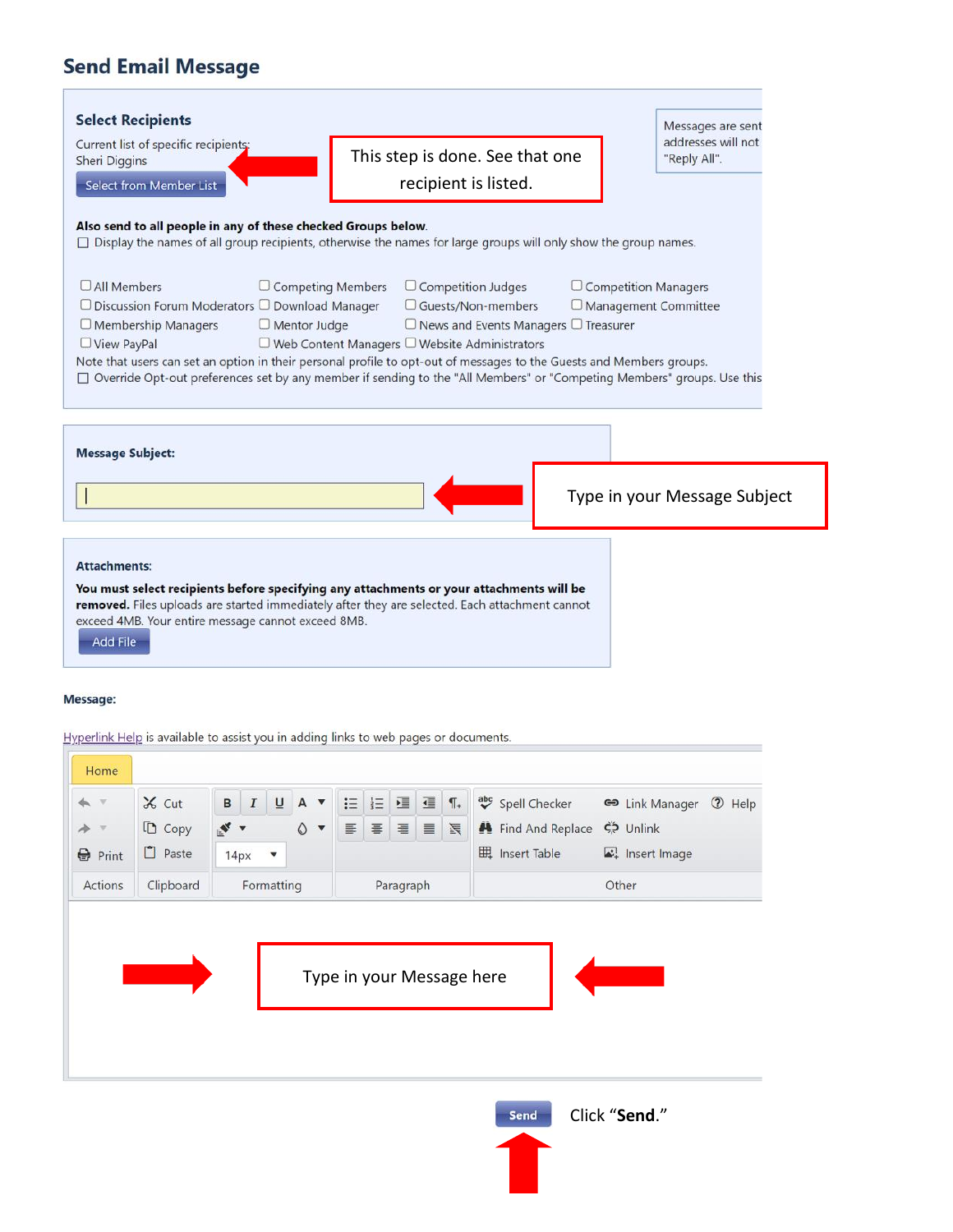It is possible to add links to email messages by Clicking on "Link Manager." But it is not as easy or straightforward as the rest of the process.